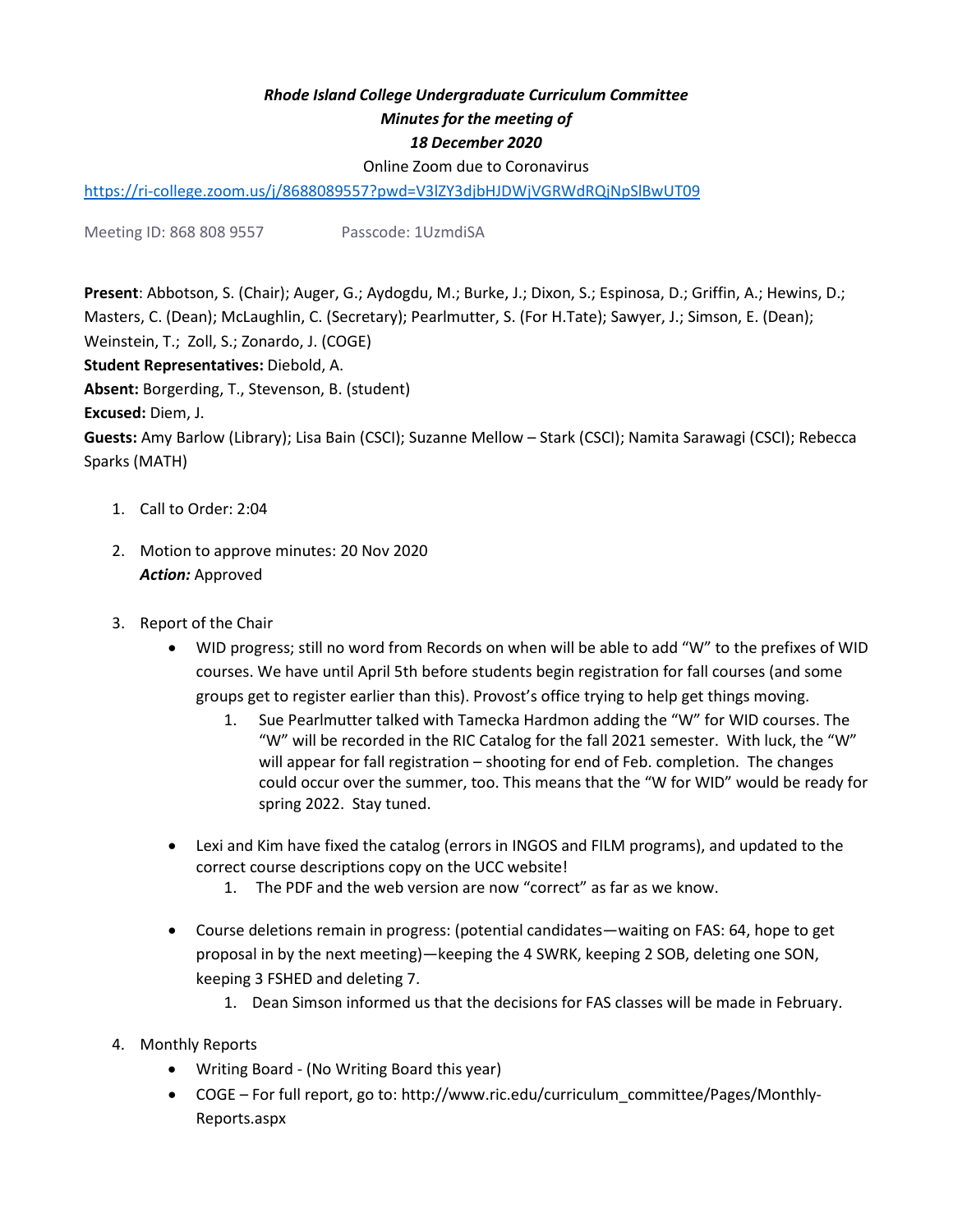#### 5. New Business

#### *Computer Science*

#### *Motion to Bundle and Approve:* 20-21-003 – 20-21-010 (Aydogdu/Zoll)

- 20-21-003 Approve the deletion of the 3 credit CSCI 101 Introduction to Computers, since it is now outmoded, and have the HSCI programs that were using this replace it with the more current 4 credit CSCI 102 Computer Fundamentals for Cyber Security; this will raise several HSCI programs by one credit.
- 20-21-004 Approve the creation of a new course CSCI 209 Discrete Structures Using Python for use in the CSCI BA and BS majors.
- 20-21-005 Approve the deletion of the 3 credit CSCI 312 Computer Organization and Architecture I and the revision of the 3 credit CSCI 313 Computer Organization and Architecture II. CSCI 313 will now be 4 credits and have a revised title, description, and prerequisites: CSCI Computer Organization and Architecture.
- 20-21-006 Approve revision to the title and description CSCI 435 Operating Systems, and add a credit.
- 20-21-007 Approve revision to the title and description CSCI 455 Introduction to Databases, and add a credit.
- 20-21-008 Approve revisions to the CSCI BA that adds CSCI 209, includes the deletion of CSCI 312 and MATH 436 and the increased credits on other courses, precludes students taking both CSCI 305 and CSCI 402 as electives, revises when CSCI 302 and 305 are offered, revises the prerequisites on CSCI 422 and 423 to accommodate CSCI 209 and removes two of the MATH recommendations. After these changes the program will be one credit smaller on the top end (49-50 instead of 49-51).
- 20-21-009 Approve revisions to the CSCI BS that adds CSCI 209, includes the deletion of CSCI 312 and the increased credits on other courses, precludes students taking both CSCI 305 and CSCI 402 as electives, and moves MATH 436 into the electives list, from which MATH 248 is also deleted. After these changes the program will be one credit smaller (74-77 instead of 75-78).
- 20-21-010 Approve revisions to the CSCI minor, to replace CSCI 312 (which is being deleted) with CSCI 157, and add that the additional course must be at least 200-level. The total will remain the same.

*Discussion: #003* requests approval for the deletion of the 3 credit CSCI 101 Introduction to Computers; since it is deemed outdated. HSCI programs will replace it with the 4 credit CSCI 102 Computer Fundamentals for Cyber Security; however, this will raise Health Sciences BS Concentrations in Dental Hygiene Completion (94), Human Services (84-92), Medical Laboratory Sciences (96) and Respiratory Therapy Completion (92) by one credit as all will now require CSCI 102 Computer Fundamentals for Cyber Security which is four credits. (These are acceptable totals as each one has 16 Gen Ed. credits that double count).

*#004* requests approval the creation of a new course CSCI 209 Discrete Structures Using Python for use in the CSCI BA and BS majors. Mathematics department had some concerns but these were satisfied. *#005* seeks approval for the deletion of the 3 credit CSCI 312 Computer Organization and Architecture I and revisions to the 3 credit CSCI 313 Computer Organization and Architecture II. CSCI 313 will now be 4 credits and have a revised title, description, and prerequisites. CSCI 313 Computer Organization and Architecture will combine elements from the deleted CSCI 312

*#006* and *#007* request revisions to the title and description of CSCI 435 Operating Systems and CSCI 455 Introduction to Databases, and add one credit to each.

*#008* seeks approval for revisions to the CSCI BA that adds CSCI 209 and deletes MATH 436, includes the deletion of CSCI 312 and the increased credits on other courses, prevents students from taking both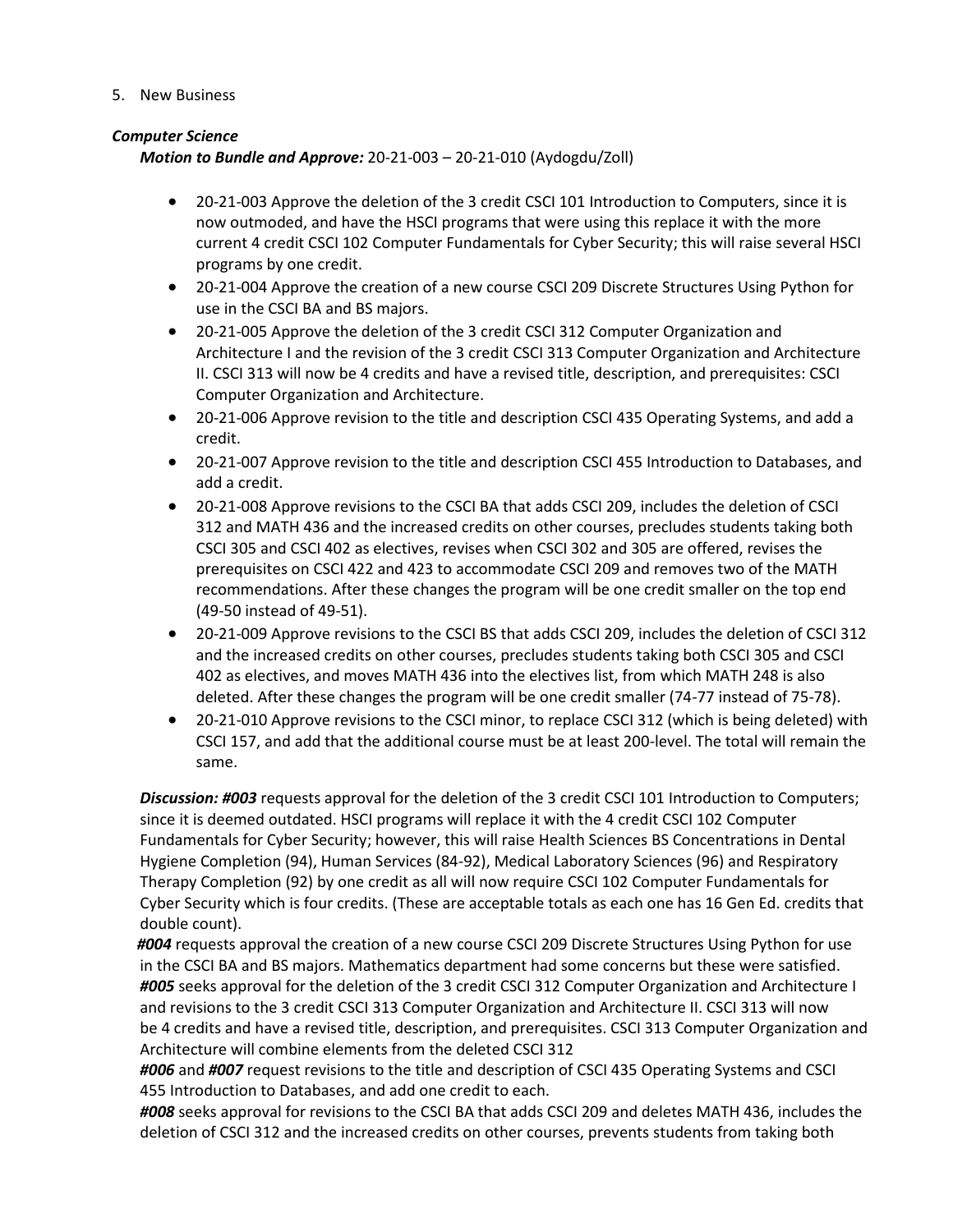CSCI 305 and CSCI 402 as electives, revises when CSCI 302 and 305 are offered, revises the prerequisites for CSCI 422 and 423 to accommodate CSCI 209 (though keeps MATH 436 as an alternative prerequisite. for any MATH students who may be pursuing a CSCI minor), and removes two of the MATH recommendations for the overall program. After these changes the program will be reduced by one credit on the upper total (49-50 instead of 49-51).

*#009* seeks approval for revisions to the CSCI BS, (these revisions mirror the request for revisions to the BA, providing continuity to each degree.) adding CSCI 209, deleting CSCI 312 and increasing credits on the others courses, preventing students from taking both CSCI 305 and CSCI 402 as electives, and transferring MATH 436 into the electives list, MATH 248 is also deleted. Once these revisions are accepted the program will be one credit smaller (74-77 instead of 75-78).

*#010* requests approval for revisions to the CSCI minor, replacing CSCI 312 (which is being deleted) with CSCI 157, and add to minor description that the additional course must be at least 200-level. The total credits will remain the same.

*Action:* Approved Unanimously

### *Early Childhood Education*

*Motion to Approve:* 20-21-012 (Hewins/Sawyer)

• 20-21-012 Approve a change to the admission requirements of the ECED Birth to Three, to add FNED 101 (and add this also to the program requirements), and add ECED 479 to the Community Programs concentration, for which the course will also need a revised title. Both programs will raise in total credits: Birth to Three from 58 to 60, and Community Programs from 71 to 74. They originally requested that this might be made effective beginning Spring 2021, but on later reflectiin withdraw this request prior to final approvals.

*Discussion: #012* requests approval for a change to the admission requirements of the ECED Birth-Three Concentration; the addition of FNED 101 to the concentration, and add ECED 479 to the Community Programs Concentration. These additions will raise concentration credits for B-3 to 60 cr. (formerly 58), and Community Programs to 74 cr. (formerly 71 cr.) Credit creep remains a concern but these requests allow for better consistency between the programs and does strengthen them. *Action:* Approved Unanimously

#### *Health and Physical Education*

*Motion to Bundle and Approve:* 20-21-013 – 20-21-016 (Hewins/Diebold)

- 20-21-013 Approve the deletions of HPE 247 Rhythmic Movement and HPE 404 School Health and Physical Education Leadership as these are no longer required in any HPE programs, and they will also be removed from the lengthy required elective list of the Wellness and Exercise science program (plenty more options). HPE 404 will also need to be deleted as an elective in the M.Ed Health Education program, so will also need Graduate Committee approval before it can get final approval.
- 20-21-014 Approve the revision of the title, description and prerequisite of HPE 421 Senior Lecture in Wellness and Exercise Science. Biology preqs. are being dropped though still required in the program, so BIOL has been notified.
- 20-21-015 Approve the revision of the title, description and prerequisite of HPE 427 Internship in Wellness and Exercise Science
- 20-21-016 Approve the revision of the title of HPE 430 Seminar in Wellness and Exercise Science

*Discussion: #013* requests approval for the deletion of HPE 247 Rhythmic Movement and HPE 404 School Health and Physical Education Leadership from HPE programs and electives of the